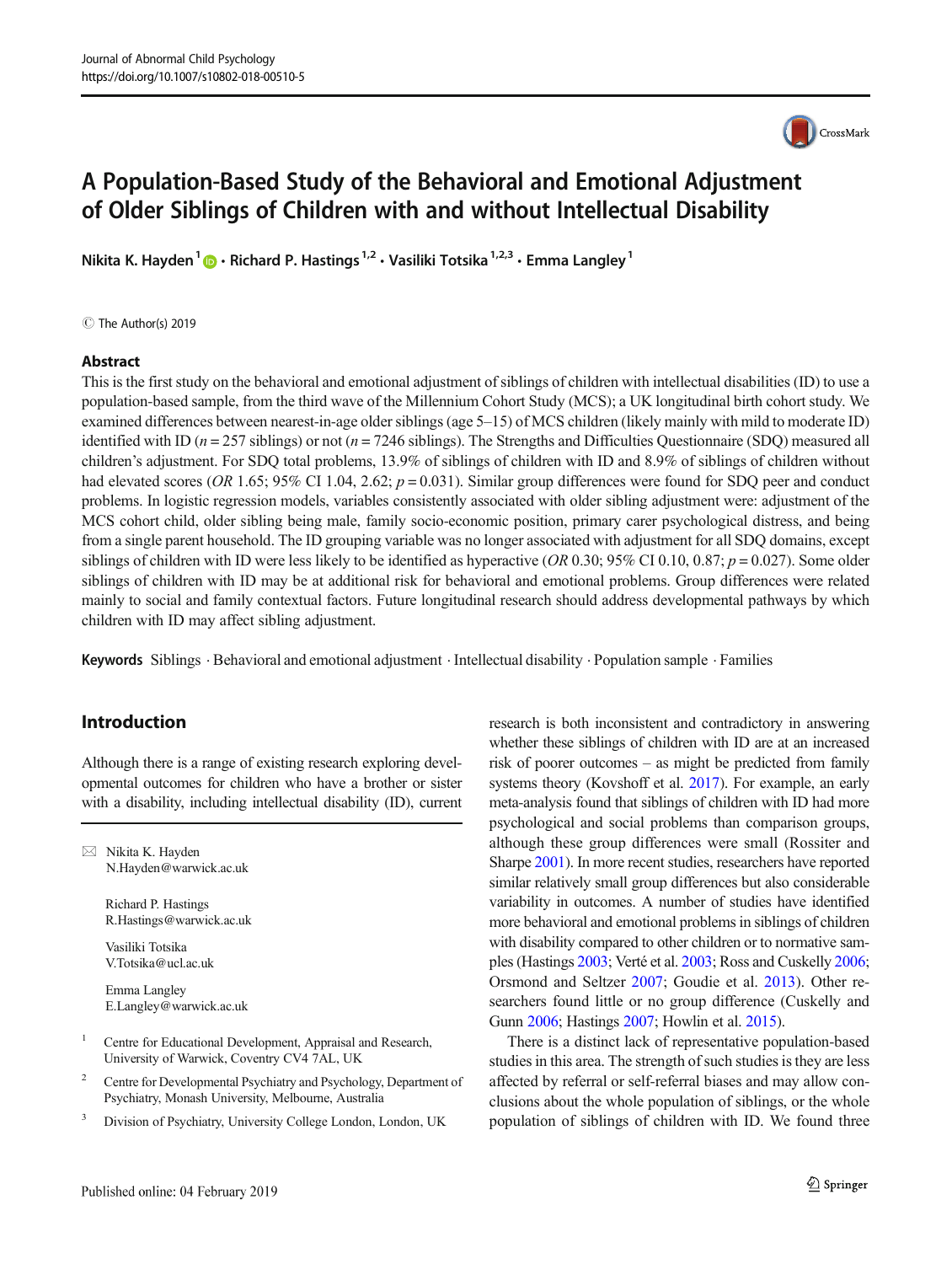population based studies of siblings of children with disability, but no population-based studies focusing on siblings of children with ID specifically. Focusing on ID specifically is important since different disability profiles or diagnoses have been shown to be associated with varying impact on the family system including siblings and parents (Hastings [2016\)](#page-9-0). In addition, key putative risk factors for sibling outcomes such as the behavioral and emotional adjustment of the disabled child and parental psychological distress are more prevalent in families of children with ID compared to other families of children with other disabilities (Hastings [2016\)](#page-9-0).

Goudie et al. [\(2013\)](#page-9-0), analyzing data from the USA Medical Expenditure Panel Survey, identified 245 siblings of children with disability and 6564 siblings of children without disability. Disability in this study included those with cognitive disabilities, physical disabilities and chronic conditions. Goudie et al. [\(2013\)](#page-9-0) found siblings of children with disability had more social problems, problems with behavior, and problems in school. For example, siblings of children with disability were 2.77 times more likely to have significant levels of problem behavior.

Emerson and Giallo [\(2014](#page-8-0)), using a nationally representative group of children in Australia, explored the psychological wellbeing and adjustment of siblings of children also with a broad range of disabilities. There were 7636 children included in the analysis who were living with at least one sibling for both study waves included in the research that did not have a brother or sister with a known disability, and 286 children that had a brother or sister with disability. Emerson and Giallo ([2014\)](#page-8-0) initially found that siblings of children with disability had lower well-being than the group of siblings without a disabled brother or sister in some, but not all adjustment areas. However, once analyses controlled for the effects of socio-economic deprivation and other associated hardships, the small group differences in well-being were no longer statistically significant. Thus, the putative impact of child disability on sibling outcomes may have been mediated via socio-economic deprivation or explained directly by exposure to poverty. Such competing hypotheses could not be tested in the context of the cross-sectional methods used.

Neely-Barnes and Graff's [\(2011\)](#page-9-0) study in the USA using national health data showed similar results when measuring psychological outcomes of siblings of children with disabilities. Neely-Barnes and Graff [\(2011\)](#page-9-0) identified 373 siblings of a child with a disability and 3790 eligible siblings of children without a disability. Between-group differences were non-significant once 12 additional factors were controlled. Again, co-occurring risk factors such as low income appeared to explain the association between child disability and sibling outcomes. However, causal effects could not be established within this cross-sectional design.

The Goudie et al. [\(2013\)](#page-9-0), Emerson and Giallo [\(2014\)](#page-8-0) and Neely-Barnes and Graff [\(2011\)](#page-9-0) studies explored disabilities defined broadly and did not focus specifically on ID. The latter two studies do indicate the importance of exploring alternative factors that may affect sibling outcomes either directly or that may be associated with having a disabled brother or sister. In particular, socio-economic deprivation and economic factors affecting families are key variables. Emerson and Giallo ([2014](#page-8-0)) also included maternal mental health in the variables they examined (as would likely be important from a family systems perspective), but the other population-based studies did not. Thus, there is still no population-based analysis of siblings of children with ID from a dataset that also allows the exploration of the impact of a number of correlates of sibling outcomes and examined for their independent effects. Furthermore, the three existing population based studies differ in their findings. Therefore, further work is needed not only with an ID focus, but to understand more about correlates of sibling behavioral and emotional adjustment.

Factors other than socio-economic variables might also affect siblings' behavioral and emotional adjustment. These include: the age and sex of the sibling (Hastings [2003;](#page-9-0) Verté et al. [2003](#page-10-0); Cuskelly and Gunn [2006;](#page-8-0) Orsmond et al. [2009;](#page-9-0) Petalas et al. [2009;](#page-9-0) Walton [2016\)](#page-10-0); the sex composition of sibling dyads (Cuskelly and Gunn [2006;](#page-8-0) Ivey and Barnard-Brak [2009\)](#page-9-0); birth interval (Martin and Horriat [2012](#page-9-0)); the number of brothers and sisters in the household (Burke et al. [2012;](#page-8-0) Goudie et al. [2013](#page-9-0); Walton [2016](#page-10-0)), and whether the family is a single parent/carer household (Deater-Deckard and Dunn [2002;](#page-8-0) Kelly et al. [2009](#page-9-0); McHale et al. [2012\)](#page-9-0).

More importantly, in addition to socio-demographic factors, a family systems perspective on outcomes for siblings of children with disability (Kovshoff et al. [2017](#page-9-0)) suggests that the well-being of other family members is likely to affect sibling psychological adjustment. Consistent with this systems perspective, a number of studies have shown associations between maternal psychological distress and sibling adjustment (Quintero and McIntyre [2010;](#page-9-0) Petalas et al. [2012\)](#page-9-0), and between the behavioral and emotional problems of children with ID and their siblings' psychological adjustment (Hastings [2007\)](#page-9-0). Existing population-based studies of siblings of disabled children have not examined the independent associations of additional putative risk factors such as parental psychological distress and the siblings' brother or sister's behavioral and emotional adjustment in addition to a range of socio-economic and demographic factors.

The aims of the present study were, therefore, to: (i) explore if there were group differences in behavioral and emotional adjustment for siblings of children with and without ID in a nationally representative sample, and (ii) to explore, if there were differences, which correlates identified from the existing literature were associated with sibling adjustment.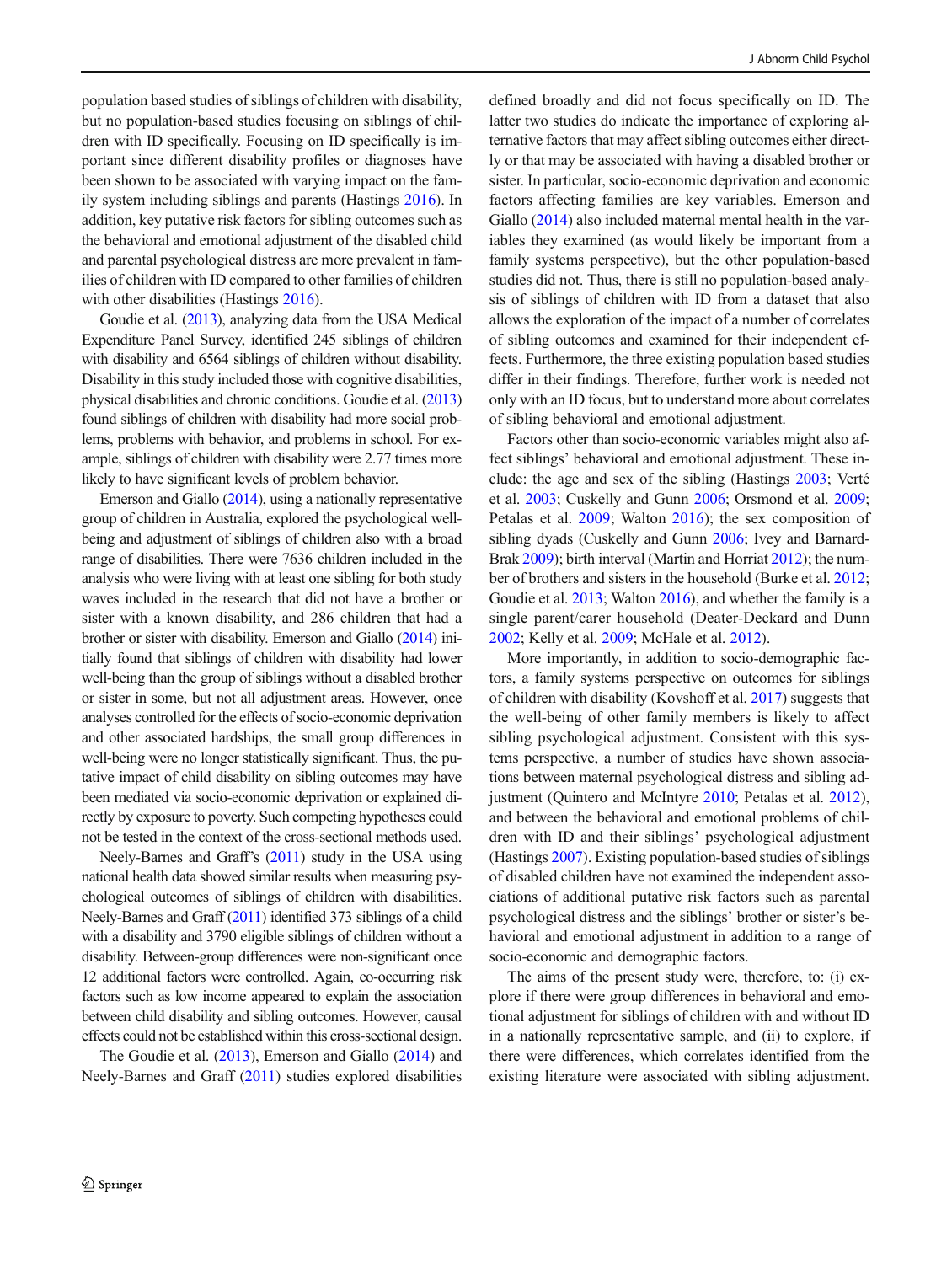These two research questions extend existing literature through the focus specifically on ID, in a populationrepresentative sample, and incorporating a wider range of known correlates of sibling adjustment.

# Method

This study is a secondary analysis of data from the third wave of the UK's ongoing Millennium Cohort Study (MCS3; "Millennium Cohort Study: Third Survey," [2017](#page-8-0)). MCS is a longitudinal birth cohort study following the lives of 19,000 children born in 2000–2001 (MCS [2017](#page-9-0)), with MCS3 following up with cohort member children at age five years. Cohort children are identified through Child Benefit Records – a nonmeans tested state universal benefit with a very high uptake among UK families with children at the time of the MCS inception. Cohort member children were randomly selected from those children eligible to receive Child Benefit, living across the UK, at age nine months, and born between September 2000 and August 2001 (Plewis [2007](#page-9-0)). A twostage stratification was followed to ensure that a nationally representative sample with adequate representation from ethnic minority and disadvantaged children was achieved. Weights were subsequently developed to account for the MCS sample design (Hansen [2012](#page-9-0)). In the present study, to ensure the sample is a nationally representative sample, data were analyzed with weightings through complex samples procedures (Jones and Ketende [2010\)](#page-9-0).

In the present study, the data analyzed were collected from the primary respondent. This was the mother (biological or adoptive) in 99.8% (weighted) of families. The remaining primary respondents were also included in the analysis and included fathers (natural, adoptive or step) as well as other extended family members. Primary respondents will be referred to as primary carers throughout this paper. Data about the MCS cohort members' older siblings (but not younger siblings, given the young age of the cohort children) were collected in both waves two and three of the MCS, although the focus of this paper is on data from the latter study (MCS3) at which time index child and their siblings will have had five years of life together.

We explored group differences between the nearest-in-age older siblings (aged five to 15 years) of those MCS cohort member children identified as not having (*n* of siblings =  $7246$ ) or having (*n* of siblings  $= 257$ ) ID. Those siblings of children who could not be classified as having or not having ID were not included in the analysis. For this study, cohort children with ID were identified using a grouping variable adopted in previous research (Totsika et al. [2018\)](#page-10-0). To identify cohort children with ID, data from the second, third and fourth waves of the MCS were used through a four-step process. At age seven, trained interviewers assessed children's word reading and pattern construction skills, two scales from the British Ability Scales (BAS-II; Elliott et al. [1996\)](#page-8-0) along with mathematics ability (NFER Progress in Maths). A factor analysis of the age standardized scores of these measures provided a total cognitive ability index g that accounted for 63% of the total variance across these measures. Intellectual disability was defined as a score two standard deviations below the mean of the total cognitive ability index. A total of 352 children were classified as having ID (g scores <70) using these age seven variables. Age seven was selected as the age of first choice to identity ID because cohort children would be around two years into their formal education in the UK and at an age when identifying children with ID is arguably ideal (Maulik et al. [2011](#page-9-0)). For those children unclassified at age seven (e.g., because test data were missing or their family did not respond to MCS at wave four), cognitive test data (BAS-II; Elliott et al. [1996\)](#page-8-0) at age five were used in a similar way. This second step identified a further 137 children with ID. For children that remained unclassified following the first two steps, agestandardized scores on the Bracken School Readiness Assessment –Revised (Bracken [1998](#page-8-0)) at age three were used. A fourth step used parent and teacher reported information at age seven. Where both parent and teacher had independently indicated that the cohort child had special education needs, and additionally the teacher reported that the cohort child was performing significantly below average on five academic outcomes associated with reading, writing and maths, then the child was classified as having an ID. A further 17 children were identified as having ID at this step.

The four step classification process resulted in 555 cohort children being identified as having ID from a total sample of 19,244 MCS children (equivalent to 2.7% weighted, or 2.9% unweighted, of the MCS sample). Of these MCS children identified as having ID, 257 had one older sibling aged 5–15 at wave three with suitable data available for analysis. Although information was provided on more than one older sibling where applicable, we only included one available older sibling, nearest in age to the cohort member, in the analysis.

#### **Participants**

Demographic characteristics of the identified older siblings of children with ID and children without ID are summarized in Table [1](#page-3-0). There are no statistically significant group differences in these characteristics for older siblings of children with and without ID for the following measures: the older sibling being male; older sibling and cohort member being the same sex; the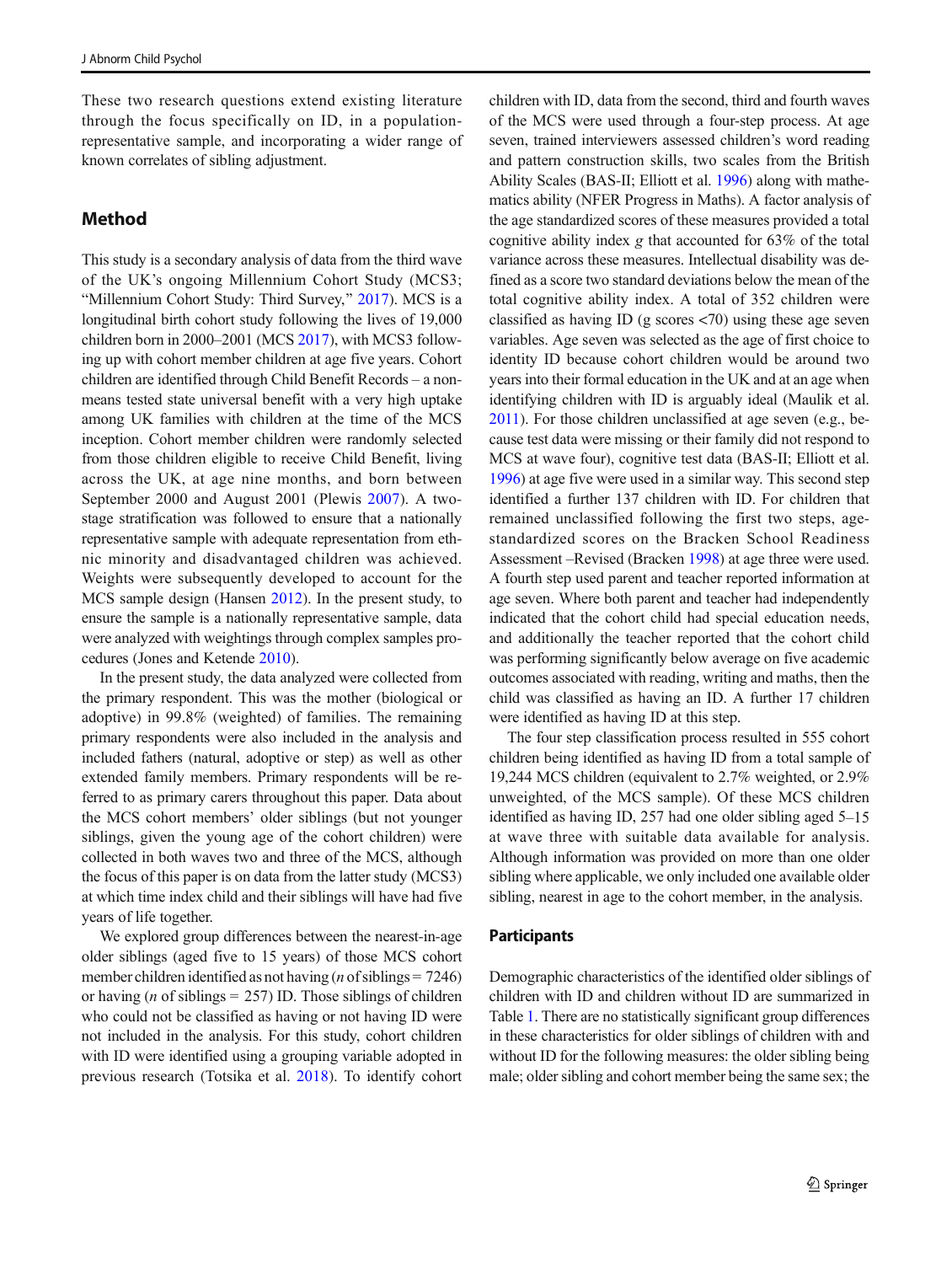<span id="page-3-0"></span>Table 1 Group differences for demographic and family factors for older siblings of children with or without ID (results weighted)

| Demographic and family factors                                                                                       | Siblings of children without ID<br>$[95\%$ CI] | Siblings of children with ID $\chi^2$<br>[95% CI] |        | $\boldsymbol{p}$ |
|----------------------------------------------------------------------------------------------------------------------|------------------------------------------------|---------------------------------------------------|--------|------------------|
| Older sibling male                                                                                                   | 51.2% [49.6, 52.7]                             | 51.9% [45.3, 58.4]                                | 0.05   | 0.826            |
| Household experiencing socio-economic deprivation                                                                    | 44.0% [41.8, 46.3]                             | 77.6% [70.8, 83.3]                                | 102.08 | < 0.001          |
| Siblings are same sex                                                                                                | 50.0% [48.4, 51.6]                             | 46.0% [36.5, 55.8]                                | 0.78   | 0.426            |
| Single parent household                                                                                              | 15.9% [14.8, 17.1]                             | 28.9 [23.2, 35.4]                                 | 27.80  | < 0.001          |
| Main carer experiencing psychological distress                                                                       | $3.3\%$ [2.9, 3.9]                             | $6.7$ [4.0, 10.9]                                 | 6.27   | 0.013            |
| Cohort child with or without ID having an SDQ total difficulties score $4.3\%$ [3.6, 5.0]<br>in the "abnormal" range |                                                | 27.8% [19.5, 38.0]                                | 127.57 | < 0.001          |
| Primary respondent was natural parent of cohort member                                                               | 99.6% [99.3, 99.8]                             | 100.0% [100.0, 100.0]                             | 0.49   | 0.953            |
| Primary respondent was female                                                                                        | 97.9% [97.4, 98.4]                             | 97.8% [93.5, 99.3]                                | 0.01   | 0.928            |
|                                                                                                                      | Siblings of children without ID<br>mean $(SD)$ | Siblings of children with ID<br>mean $(SD)$       |        | $\boldsymbol{p}$ |
| Number of children in the household                                                                                  | 2.83(1.48)                                     | 3.31(1.26)                                        |        | < 0.001          |
| Age of older siblings                                                                                                | 9.41(3.47)                                     | 10.02(3.29)                                       |        | 0.004            |
| Age of cohort member children                                                                                        | 4.80(0.58)                                     | 4.82(0.46)                                        |        | 0.770            |
| Age difference between older sibling and cohort member                                                               | 3.68(2.74)                                     | 3.85(2.89)                                        |        | 0.515            |
| Age of primary respondents                                                                                           | 35.21 (9.57)                                   | 33.39 (6.19)                                      |        | 0.002            |

df for each test = 1, 389 with the exception of: Age of cohort member children; Age difference between older sibling and cohort member; and Age of primary respondents  $df = 1$ , 387; Single parent household  $df = 2$ , 773; and Primary respondent was natural parent of cohort member  $df = 3$ , 1221

age of the cohort member; and the age difference between the older sibling and the main cohort member. Siblings of children with ID were more likely to be living in a single parent household  $(\chi^2(2, N = 7783)) = 27.80, p < 0.001$ ), be from a family who experienced more socio-economic deprivation  $(\chi^2(1,$  $N = 7763$ ) = 102.08,  $p < 0.001$ ), and have a primary parent or carer experiencing psychological distress  $(\chi^2(1, N = 7458))$  = 6.27,  $p = 0.013$ ). In addition, older siblings of children with ID were more likely to have a younger brother or sister (the main cohort member) with elevated SDQ (Strengths and Difficulties Questionnaire; Goodman [1997](#page-9-0)) total difficulties scores  $(\chi^2(1, N = 5186) = 127.57, p < 0.001)$ . The number of children in the household was higher for households of a child with ID (t(1, 389) =  $-5.88$ , p < 0.001). In addition, siblings of children with ID were more likely to be older  $(t/1, 389)$  =  $-2.90, p = 0.004$ .

The primary respondent was usually the natural parent of the cohort member child (for 99.6% of cohort members) and was typically the mother (97.9% of primary respondents were female) for both those families with and without a child with ID. Primary respondents of a cohort member with ID were younger (mean age =  $33.39$ ; SD =  $6.19$ ; Range =  $26$  compared to the primary respondents of a cohort member without ID (mean age = 35.21; SD = 9.57; Range = 42 ( $p = 0.002$ ). It was not possible to determine if the older siblings themselves had an intellectual disability from the data available from the MCS for this secondary data analysis. There was also no genetic information available for siblings, including no report of autism or other diagnoses for siblings.

#### Measures

#### Behavioral and Emotional Adjustment

The behavioral and emotional adjustment of siblings was measured using the Strengths and Difficulties Questionnaire (SDQ; Goodman [1997\)](#page-9-0). Main respondents were asked to complete the SDQ about the older sibling. The SDQ includes 25 items to assess the psychological adjustment of young people and children (Goodman [1999\)](#page-9-0) using a three-point rating scale (i.e. 'not true', 'somewhat true' or 'certainly true') to assess the extent to which the statement applies to the child. Items include statements such as the older sibling being "considerate of other people's feelings" and "often unhappy, down-hearted or tearful^. The items represent five distinct scales: emotional symptoms, conduct problems, hyperactivity/inattention, peer relationship problems, and prosocial behavior. A SDQ total difficulties score is derived by summing the first four sub-scores (excluding prosocial behavior). For the purposes of this study, SDQ scores were also dichotomized at the advised clinical cut off levels (Goodman [1999](#page-9-0)) for normal and "abnormal" scores. Primary respondents also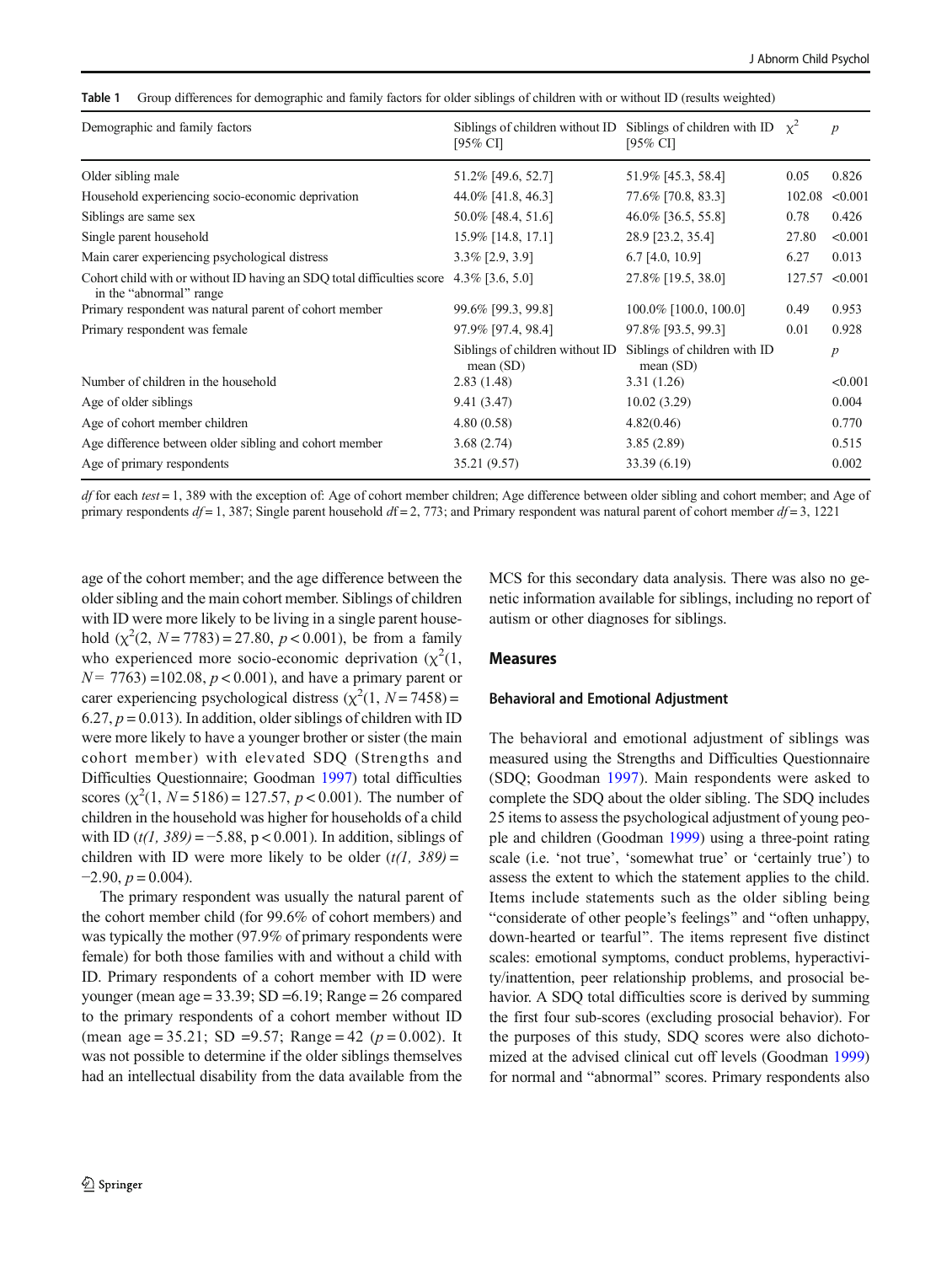completed the SDQ for the cohort child (the MCS cohort child with or without ID).

#### Primary Carer Psychological Distress

To measure the psychological distress of the primary respondent, usually the biological mother, MCS used the K6 selfcompletion measure (Kessler et al. [2002](#page-9-0)). The K6 asks the person completing it how often they have felt in the last 30 days "nervous", "hopeless", "restless", "fidgety", "so depressed that nothing could cheer you up^ and whether everything was an "effort and worthless". Responses are based on a five point rating scale to measure the extent to which each question applies to the respondent. These items are summed to derive a 0 to 24 score. For the purposes of the present study, this scale was dichotomized with primary carers scoring 13 and above (which has been identified as a reliable cut-off for identifying serious mental illness) versus below a score of 13 (Furukawa et al. [2003;](#page-9-0) Kessler et al. [2010\)](#page-9-0).

#### Socio-Economic Deprivation

To measure the socio-economic deprivation experienced by MCS families at wave three, a composite variable was produced. This variable was based on previous research (Totsika et al. [2011,](#page-10-0) [2013,](#page-10-0) [2014](#page-10-0), [2015](#page-10-0)). Five indicators were incorporated to form this composite measure. Subjective poverty was measured on a five point rating scale identifying how well families felt they were managing financially. Responses from primary respondents were dichotomized into families finding it "quite" or "very difficult" to manage financially versus families who were managing financially. MCS3 included five items about material deprivation by enquiring if families had access to basic material goods relevant in the UK, such as a weatherproof coat for the cohort member, two pairs of allweather shoes, or if they were able to afford an annual holiday without staying with relatives. Older siblings' families were grouped into those who could not afford two or more of those items versus those families that could afford all or all but one of those items. The economic activity of families was dichotomized by workless families versus families with at least one parent or carer working. Income poverty was measured using the OECD's definition: families with an income below 60% of UK median equivalized income versus families with an income above this level. Neighborhood deprivation was measured using the UK Indices of Multiple Deprivation (IMD) information which measure deprivation for small geographical areas based on seven different domains of deprivation derived from national Census data. This includes measures of income, employment, education, health, crime, housing, and environment (Gill [2015](#page-9-0)). Neighborhood deprivation rankings for England, Northern Ireland, Scotland and Wales were incorporated into one variable and dichotomized by whether

families lived in a neighborhood in the bottom (most deprived neighborhoods) quintile versus all other quintiles for their UK country.

The five dichotomized indicators were summed into one socio-economic deprivation composite measure. The composite measure values ranged from zero to five with higher values relating to higher levels of deprivation for families. This summed scale was then further dichotomized to identify those families experiencing socio-economic deprivation (those with one or more indicators of socio-economic deprivation) versus those families experiencing no indicators of socio-economic deprivation. This dichotomization was used because almost 50% of families had no indicators of socio-economic deprivation, and so the summed score had a highly skewed distribution that was otherwise difficult to transform.

#### Procedure and Analysis Approach

The data for this study were from MCS3, available from the Centre for Longitudinal Studies, UCL: IOE ("Millennium Cohort Study: Third Survey,^ [2017\)](#page-8-0). Data were available to download from the UK Data Service. Ethical approval for MCS1 was gained by the original investigators from the South-West Multi-Centre Research Ethics Committee and MCS2 and MCS3 was gained from the London Multi-Centre Research Ethics Committee. All adult respondents provided informed, written consent to take part in the MCS study for their own involvement and also as parent/guardian of the participating child/children. To download the data, researchers must register and agree to a number of data privacy conditions, including maintaining the confidentiality and anonymity of the families included in the study. In addition, for the present secondary data analysis, ethical approval was granted from the University of Warwick's Humanities and Social Sciences Research Ethics Committee as per institutional requirements. Analysis was performed using SPSS version 24©. The sample weightings required to ensure the sample was representative of the UK population meant that all analysis was performed through SPSS complex samples options (Jones and Ketende [2010;](#page-9-0) IBM Software Group [2012\)](#page-9-0).

Our first research objective was to explore whether there were group differences in the SDQ total difficulties score and SDQ sub-scale scores between those older siblings of cohort member children with ID and those older siblings of cohort children without ID. This was explored and analyzed using ttests through general linear models. Group differences in the proportion of siblings scoring in the abnormal range on SDQ scores were also explored using Odds Ratios. By exploring this question in both ways we were able to not only explore general group differences, but also to consider the differences between those siblings with more concerning levels of behavioral and emotional problems (i.e. those scoring above the clinical cut off for scores on the SDQ).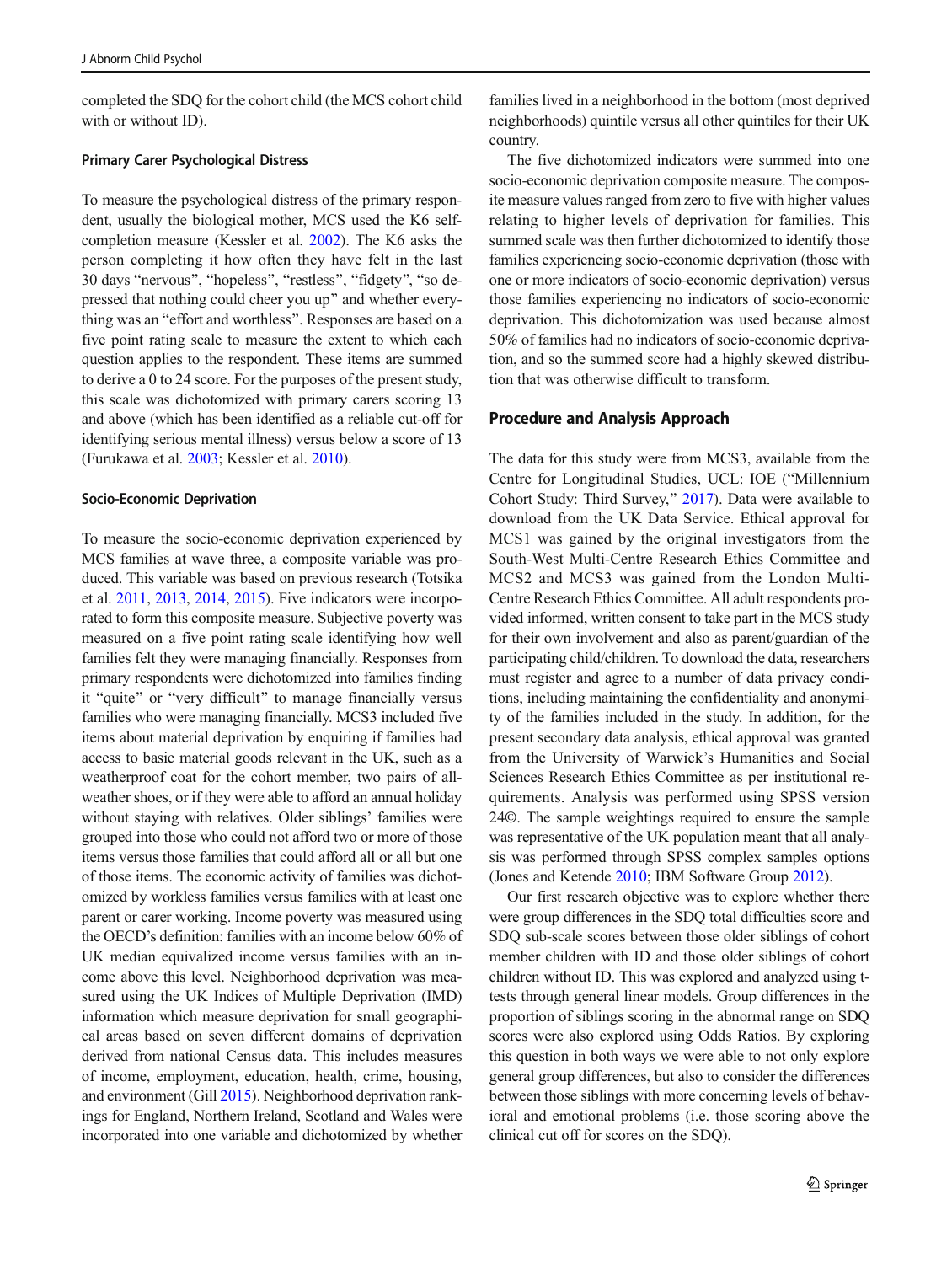We then explored whether any group differences would remain once socio-economic, demographic, and family factors were controlled and which of these factors were associated with siblings' behavioral and emotional adjustment. Using dichotomous scores for SDQ domains (abnormal range vs. not) as outcomes, logistic regression models were fitted to examine group differences alongside the following factors: sex of the older sibling, number of siblings and cohort member(s) in the household, age difference between cohort member and older sibling, the age of the older sibling, same or different sex for sibling pairs, family socio-economic deprivation, single parent household, primary carer psychological distress (typically maternal psychological distress; K6), and the behavioral and emotional adjustment of the MCS cohort member child (SDQ total behavior problem score). Logistic regression was selected rather than ANCOVA to explore the second research question as we were interested in correlates of older siblings' behavioral and emotional adjustment and specifically in those older siblings experiencing elevated SDQ scores who may represent the most important at-risk group of siblings from a clinical perspective.

## **Results**

## Sibling Behavioral and Emotional Adjustment Group **Differences**

Mean scores for primacy carer SDQ ratings of siblings of children with ID and without ID are presented in Table 2. The SDQ total problems  $(t/1, 389) = -2.97$ ,  $p = 0.003$ ,  $d =$ 0.19), peer problems  $(t/1, 389) = -3.85$ ,  $p < 0.001$ ,  $d = 0.26$ and conduct problems  $(t/1, 389) = -3.46$ ,  $p = 0.001$ ,  $d = 0.22$ ) scores were higher for older siblings of children with ID. Cohen's *d* estimates indicate small to very small effect size differences between the groups. No statistically significant group differences were found for hyperactivity  $(t/1, 389)$  =  $-1.65$ ,  $p = 0.101$ ,  $d = 0.09$ ), prosocial behavior (t(1, 389) =

1.48,  $p = 0.139$ ,  $d = 0.09$ ), and emotional problems (t(1,  $389$ ) = -0.68, p = 0.495, d = 0.05).

Table [3](#page-6-0) presents Odds Ratios for comparisons of older siblings of children with and without ID in terms of SDQ scores above the abnormal range cut-offs. The siblings of children with ID were more likely to have elevated SDQ scores than the siblings of children without ID for total problems (*OR* = 1.65; 95% CI 1.04, 2.62;  $p = 0.031$ ), peer problems ( $OR = 2.01$ ; 95% CI 1.37, 2.95;  $p < 0.001$ ), and conduct problems ( $OR = 1.75$ ; 95% CI 1.19, 2.57;  $p = 0.004$ ). No statistically significant group differences were found for elevated levels of hyperactivity ( $OR = 0.65$ ; 95% CI 0.33, 1.30;  $p =$ 0.217), limitations in prosocial behavior ( $OR = 1.23$ ; 95% CI 0.85, 1.79;  $p = 0.269$ ), and emotional problems ( $OR = 1.21$ ; 95% CI 0.70–2.10;  $p = 0.500$ ).

#### Logistic Regression Analyses

The results of the logistic regression models are summarized in Table [4](#page-7-0). Logistic regression models were used to predict elevated ("abnormal" range) scores for each of the five SDQ sub scores as well as the total difficulties score. For each of these six logistic regression models, socio-economic deprivation, elevated behavior problems for the MCS cohort member child (i.e., whether the cohort child's SDQ total score was in the abnormal clinical range), and the older sibling being male were statistically significant predictors of whether older siblings had elevated SDQ scores. Primary carer psychological distress, and being from a single parent household were also statistically significant predictors in most of the regression models.

After taking into account all other correlates, sibling group membership (siblings of children with/without ID) was not associated with older siblings' SDQ scores in five of the six regression models. The exception was for SDQ hyperactivity scores. The odds ratio for older siblings of children with ID having raised hyperactivity levels was 0.30  $(p = 0.027; 95\%)$ CI 0.10, 0.87), indicating that the odds of them having

Table 2 SDQ mean scores for siblings of children with ID and without ID (results weighted)

| SDQ score                 | Non ID mean (SE) | ID mean $(SE)$ | ID mean difference [95% CI]   |         | $\boldsymbol{D}$ | Cohen's $d$ |
|---------------------------|------------------|----------------|-------------------------------|---------|------------------|-------------|
| Total behavior problems   | 7.48(0.10)       | 8.98 (0.49)    | $-1.50$ [ $-2.50$ , $-0.51$ ] | $-2.97$ | 0.003            | 0.19        |
| Peer problems             | 1.42(0.03)       | 2.01(0.15)     | $-0.59$ [ $-0.89$ , $-0.29$ ] | $-3.85$ | < 0.001          | 0.26        |
| Conduct problems          | 1.54(0.03)       | 2.03(0.14)     | $-0.49$ [ $-0.77, -0.21$ ]    | $-3.46$ | 0.001            | 0.22        |
| <b>Emotional symptoms</b> | 1.79(0.03)       | 1.93(0.19)     | $-0.14$ [ $-0.53$ , 0.25]     | $-0.68$ | 0.495            | 0.05        |
| Hyperactivity/inattention | 2.77(0.04)       | 3.05(0.17)     | $-0.29$ [ $-0.63$ , 0.06]     | $-1.65$ | 0.101            | 0.09        |
| Prosocial                 | 8.49(0.02)       | 8.31(0.12)     | $+0.18$ [-0.06, 0.43]         | 1.48    | 0.139            | 0.09        |

*df* for each *test* = 1, 389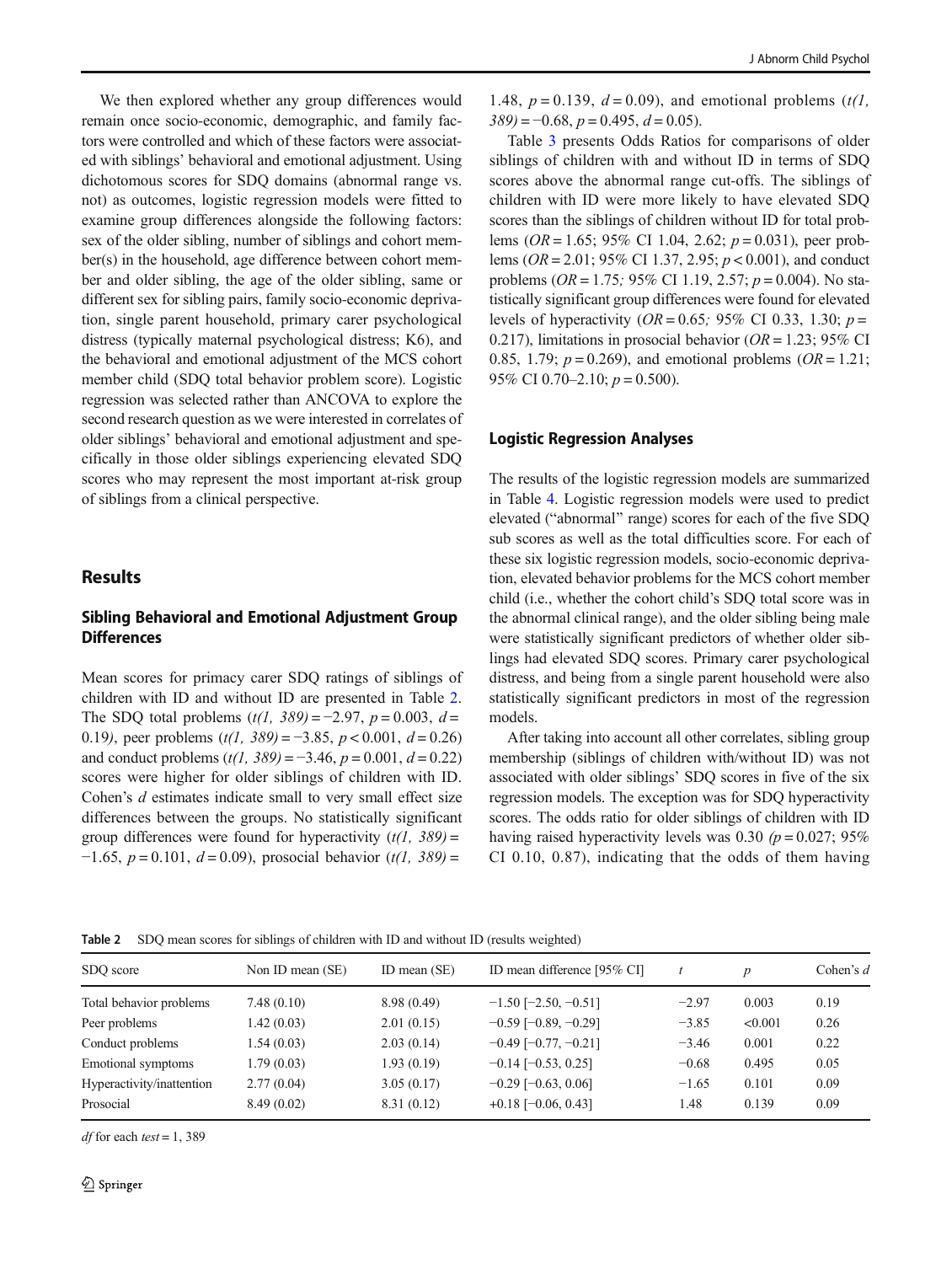|                             | Siblings of children without ID<br>abnormal score [95% CI] | Siblings of children with ID<br>abnormal score [95% CI] | <i>OR</i> | OR 95% CI  |
|-----------------------------|------------------------------------------------------------|---------------------------------------------------------|-----------|------------|
| SDQ total behavior problems | $8.9\%$ [8.1, 9.7]                                         | 13.9% [9.4, 20.1]                                       | 1.65      | 1.04, 2.62 |
| Peer problems               | 11.6% [10.8, 12.6]                                         | 20.9% [15.3, 27.8]                                      | 2.01      | 1.37, 2.95 |
| Conduct problems            | $12.0\%$ [11.0, 13.1]                                      | 19.2% [14.0, 25.8]                                      | 1.75      | 1.19, 2.57 |
| Emotional problems          | $10.3\%$ [9.6, 11.2]                                       | 12.2% [7.6, 19.2]                                       | 1.21      | 0.70, 2.10 |
| Hyperactivity               | $7.1\%$ [6.4, 7.8]                                         | $4.7\%$ [2.4, 8.9]                                      | 0.65      | 0.33, 1.30 |
| Prosocial                   | 15.8% [14.9, 16.8]                                         | 18.8% [13.8, 25.2]                                      | 1.23      | 0.85, 1.79 |
|                             |                                                            |                                                         |           |            |

<span id="page-6-0"></span>Table 3 Group differences for elevated SDO scores (results weighted)

 $df$  for each test = 1, 389

increased hyperactivity levels was lower than for siblings of children without ID after accounting for other factors.

## **Discussion**

The present study explored whether there were group differences in behavioral and emotional adjustment between older siblings of children with and without ID using a UK population-representative sample. In univariate analyses, statistically significant group mean differences were found for some, although not all, domains of the SDQ (total problems, peer problems, and conduct problems), where siblings of a child with ID had more problems than their peers. Effect sizes for these group differences were small. Using Odds Ratios to examine the proportion of each group meeting clinical cut-off scores on SDQ domains, older siblings of children with ID were approximately 1.5—2 times more likely to have problems in the abnormal range on three SDQ domains (total problems, peer problems, and conduct problems) but did not differ on the other three SDQ domains. These results show that older siblings of children with ID have increased (small effect sizes) total problems, peer and conduct problems compared to older siblings who do not have a brother or sister with ID. Although some older siblings of children with ID have elevated SDQ scores compared to siblings of children without ID, differences in clinical levels of behavioral and emotional adjustment problems relate to a small group of older siblings with particularly poor adjustment.

Once additional factors, informed by existing literature, were included in logistic regression models, the ID group variable was not significantly associated with sibling behavioral and emotional adjustment except for one SDQ domain (hyperactivity). These findings suggest that older siblings of children with ID are not at an increased risk of behavioral and emotional adjustment problems due simply and directly to having a brother or sister with ID. These findings are largely consistent with Emerson and Giallo's [\(2014\)](#page-8-0) and Neely-Barnes and Graff's ([2011](#page-9-0)) research exploring sibling outcomes in non-UK national samples and focused on mixed disability groups.

The demographic and family factors included in Table [1](#page-3-0) indicate that older siblings with a brother or sister with ID were more likely to be from a family experiencing socioeconomic deprivation, a single parent household, for their primary parent/carer to be experiencing psychological distress, and their MCS cohort brother/sister had elevated behavioral and emotional problems. These variables are risk factors for poorer well-being for children in general. In addition, older siblings with a brother/sister with ID were older themselves, lived in larger families, and had younger primary carers compared to other older siblings.

In the logistic regression models, being a male older sibling, coming from a family experiencing socio-economic deprivation, living in a single parent household, having a brother/ sister with elevated behavioral and emotional problems, and having a primary carer with high levels of psychological distress were all consistently and independently associated with sibling emotional and behavioral adjustment. Therefore, an array of family and social factors in particular were associated with sibling adjustment (cf. Kovshoff et al. [2017](#page-9-0)). Accounting for these variables, and other demographic factors, reduced the initial sibling group differences to be outside of the range of statistical significance. The findings extend those from previous research beyond a focus on socio-economic factors to broader family systems issues and reinforce the importance of considering sibling adjustment from a multi-layered systems perspective.

In the logistic regression models, older siblings of children with ID were found to be less likely to be identified as hyperactive/inattentive compared to those siblings whose brother or sister did not have ID. In previous MCS research, data show that the children with ID in the sample were also more likely to be hyperactive (Totsika et al. [2011\)](#page-10-0), and in this sample where the cohort children have an older sibling, 27.5% of children with ID are identified as having elevated hyperactive behaviors compared to 5.4% of those cohort children without ID. This contrast may help to explain the current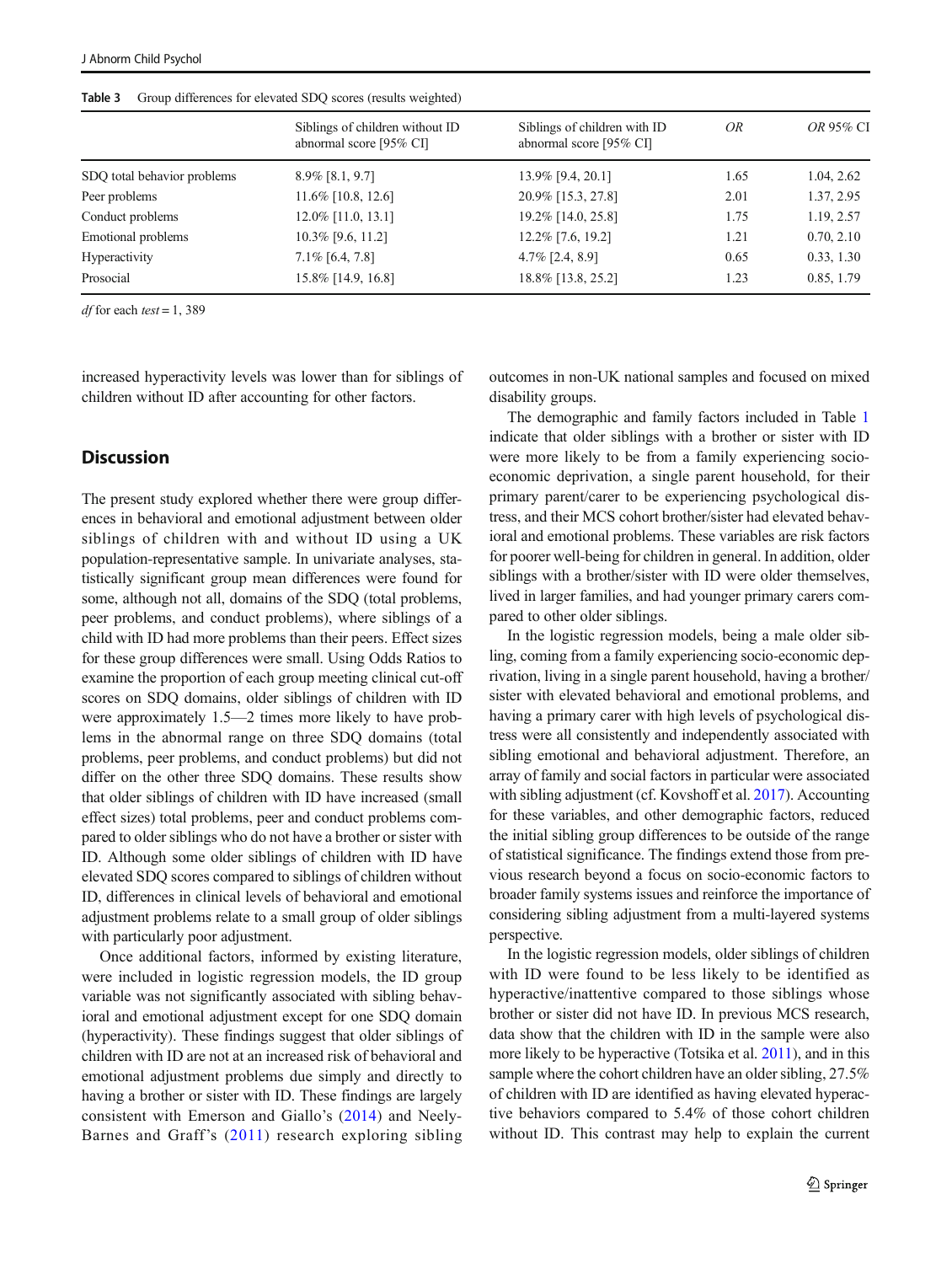<span id="page-7-0"></span>

| Table 4 Logistic regression models showing correlates (odds ratios and 95% CIs) of elevated SDQ total behavior problems score and sub-scores (results weighted) |                                                 |                              |                                 |                                   |                                                              |                          |
|-----------------------------------------------------------------------------------------------------------------------------------------------------------------|-------------------------------------------------|------------------------------|---------------------------------|-----------------------------------|--------------------------------------------------------------|--------------------------|
|                                                                                                                                                                 | problems score<br>Elevated total<br>OR [95% CI] | Peer problems<br>OR [95% CI] | Conduct problems<br>OR [95% CI] | Prosocial behavior<br>OR [95% CI] | Hyperactivity/ inattention Emotional symptoms<br>OR [95% CI] | OR [95% CI]              |
| Cohort child has intellectual disability                                                                                                                        | $0.88$ [0.41, 1.89]                             | $0.94$ [0.49, 1.77]          | $0.83$ [0.42, 1.66]             | $0.88$ [0.44, 1.76]               | $0.30$ [0.10, 0.87]*                                         | $0.67$ [0.34, 1.35]      |
| Older sibling being male                                                                                                                                        | $2.03$ [1.55, $2.65$ ]***                       | $1.74$ [1.39, 2.17]***       | 1.59 [1.26, 2.00]***            | 2.23 [1.82, 2.73]***              | 2.93 [2.15, 4.00]***                                         | $0.80$ [0.64, 1.00]*     |
| Socio-economic deprivation                                                                                                                                      | $1.90$ [1.44, 2.51]***                          | $1.63$ [1.27, 2.09]***       | $1.75$ [1.39, 2.21]***          | 1.33 [1.11, 1.60]**               | $1.53$ [1.13, $2.07$ ]**                                     | $1.44$ [1.12, $1.84$ ]** |
| Cohort child - elevated SDQ total problems score                                                                                                                | 3.29 [2.17, 4.99]***                            | $3.28$ [2.30, 4.70]***       | 2.48 [1.65, 3.72]***            | 1.55 [1.00, 2.40]*                | $2.27$ [1.35, 3.82]**                                        | 2.73 [1.86, 4.03]***     |
| Single parent household                                                                                                                                         | $1.70$ [1.23, 2.36]**                           | 1.53 [1.14, $2.04$ ]**       | $1.71$ [1.31, 2.23]***          | 1.29 [0.99, 1.67]                 | $1.76$ [1.23, 2.51]**                                        | $1.38$ [1.03, $1.87$ ]*  |
| Primary carer experiencing psychological distress                                                                                                               | 2.47 [1.46, 4.18]**                             | $2.19$ [1.27, 3.75]**        | 2.48 [1.56, 3.95]***            | 1.28 [0.80, 2.04]                 | $1.64$ [0.81, 3.28]                                          | 2.61 [1.61, 4.24]***     |
| Older sibling age                                                                                                                                               | $0.69$ [0.49, 0.98]*                            | 0.89 [0.66, 1.20]            | 0.79 [0.60, 1.03]               | $0.95$ [0.73, 1.24]               | 0.83 [0.58, 1.18]                                            | $0.77$ [0.56, 1.06]      |
| Number of siblings and cohort children in household                                                                                                             | $0.99$ [0.82, 1.20]                             | $0.98$ [0.83, 1.16]          | 0.89 [0.76, 1.05]               | $0.84$ [0.73, 0.97]*              | 1.10 [0.91, 1.34]                                            | 1.11 [0.90, 1.35]        |
| Older sibling and cohort child being the same sex                                                                                                               | $0.85$ [0.65, 1.11]                             | 1.08 [0.85, 1.36]            | $0.97$ [0.78, 1.21]             | 1.04 [0.84, 1.29]                 | $0.92$ [0.69, 1.21]                                          | 0.97 [0.78, 1.20]        |
| Age difference between cohort child and older sibling 1.40 [0.99, 1.96]                                                                                         |                                                 | 1.07 [0.80, 1.45]            | 1.17 [0.90, 1.52]               | $0.93$ [0.72, 1.21]               | 1.18 [0.84, 1.66]                                            | 1.35 [0.98, 1.86]        |
| <i>df</i> for each predictor in the logistic regression models = 1, 386                                                                                         |                                                 |                              |                                 |                                   |                                                              |                          |

Table 4

 $-1, 4, -4$ 

 $100<sub>L</sub>$ 

É  $\gamma$  $\epsilon$   $\gamma$  J Abnorm Child Psychol

findings. It is possible that primary caregivers may have completed the measure of the older siblings' hyperactivity in the context of the behavior of their younger brother or sister with ID. Parents therefore may have been indicating that, relative to their brother or sister with ID, the older sibling was less hyperactive. To explore this further, and other potential explanations of this finding, in future research, it would be particularly useful to gather data from multiple informants (e.g., the older sibling themselves and possibly their class teacher). It is also possible that this finding may have been a Type I error due to multiple testing of the dataset, and this should be examined further in additional research.

How do findings from the present study help address the questions of whether, and how, siblings of children with ID might be at increased risk for behavioral and emotional problems? First, it is clear that these siblings are an at-risk group. The current population-based sample confirms this, and although the increased risk is 1.5—2 times that for other older siblings, only a minority of siblings of children with ID may experience (up to approximately 20% - see Table [3](#page-6-0)) elevated problems of behavioral or emotional adjustment. Second, the regression models suggest that a range of social and family factors are associated with sibling adjustment. Most of these putative risk factors (Table [1](#page-3-0)) also occur at higher levels in families of children with ID. However, given the crosssectional design, we cannot distinguish how these factors may affect sibling adjustment. One hypothesis is that there is no effect of child ID on their siblings ' behavioral and emotional adjustment but other social and family variables determine sibling adjustment. An alternative hypothesis is that growing up with a brother or sister with ID indirectly affects siblings ' adjustment by directly increasing other risks (e.g., exposure to poverty, carers with psychological problems, and a brother or sister who also has behavioral and emotional problems). These alternatives should be explored in future research, especially longitudinal research that can establish causal pathways for siblings ' behavioral and emotional adjustment.

Existing literature has explored a number of other demographic variables (the siblings being of the same or different sex, sibling age, and the age difference between the older sibling and the child with ID) as correlates of siblings ' behavioral and emotional adjustment (Cuskelly and Gunn [2006;](#page-8-0) Ivey and Barnard-Brak [2009;](#page-9-0) Martin and Horriat [2012](#page-9-0) ; Burke et al. [2012](#page-8-0); Goudie et al. [2013;](#page-9-0) Walton [2016](#page-10-0)). However, these factors did not emerge as significant predictors in the logistic regression models in the present study. This may have been because the data focused only on older siblings, or because these factors are more important within families of children with disabilities rather than for siblings generally. Existing population based studies exploring sibling differences included not just older siblings, but both older and younger siblings (Goudie et al. [2013;](#page-9-0) Emerson and Giallo

 $*p \le 0.05$ ;  $* p < 0.01$ ;  $*** p < 0.001$ 

\* $p \le 0.05$ ; \*\*  $p < 0.01$ ; \*\*\* $p < 0.00$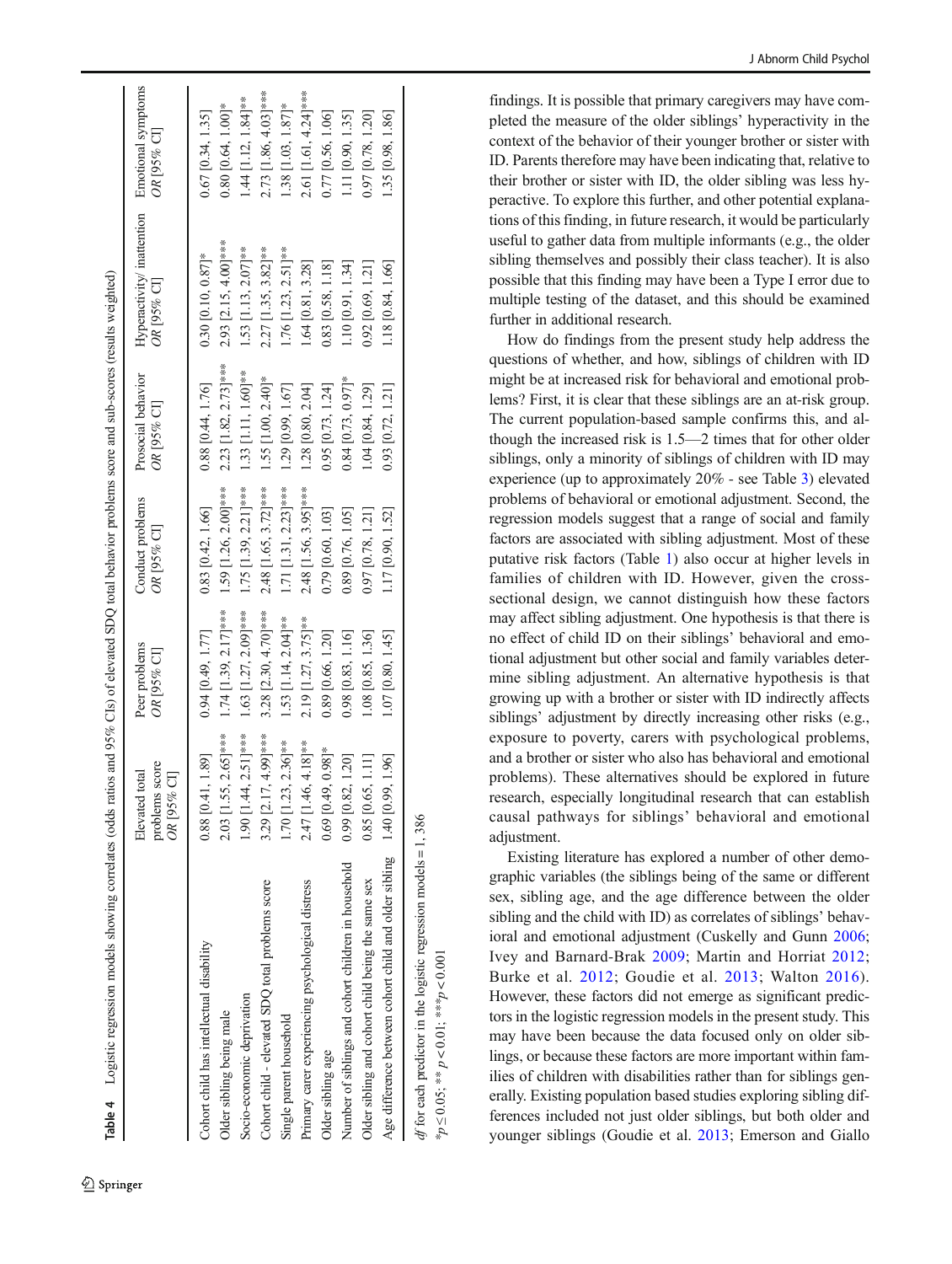<span id="page-8-0"></span>2014; Neely-Barnes and Graff [2011\)](#page-9-0). Furthermore, the cohort children in this sample were all young. It is foreseeable that as children with ID age their behavior may be perceived as more challenging and this may have a greater effect on family members, including siblings.

Although a strength of the current study is the populationbased nature of the sample, a key limitation of the present study is that it only includes older siblings. There are some data to suggest that birth order may have an impact on various elements of sibling experience. Saxena [\(2015\)](#page-9-0) highlighted that in adulthood, older siblings have been found to be more involved in care and suggest this may be in response to parental expectations of older siblings in childhood. There are also data to suggest that relationships between siblings and their brother or sister with developmental disabilities may be more positive when they are the older sibling (Orsmond et al. [2009](#page-9-0)). Therefore, the current findings may not apply to the behavioral and emotional adjustment of younger siblings.

There are a number of limitations related to the nature of doing a secondary analysis, in that any analysis is limited by the variables made available. For example, it was not possible to identify if the older siblings themselves had ID or any other disability or genetic difference. Related to the populationbased nature of the sample, the ID grouping variable is likely to include mostly children with mild to moderate ID. Using a population based sample from a national birth cohort study meant that children with rare disorders or severe to profound ID would have been missed from sampling or assessment processes (because of very low population prevalence). Further research is needed to explore sibling behavioral and emotional adjustment when they have a brother or sister with severe ID and/or identified genetic syndromes. In addition, only one measure (the SDQ) was used to explore sibling outcomes. The SDQ is a screening measure for mental health rather than a more complete measure of sibling psychological adjustment. Future research should include a broader range of outcome measures for siblings. A final limitation is that the data in this analysis were based on primary carer reports of sibling adjustment and also of all other study variables. Thus, there is a problem of source variance. In future research, multiinformant methods, including sibling self-reports, are also needed (Kovshoff et al. [2017\)](#page-9-0).

In terms of practical implications, policy makers and practitioners may want to concentrate support on siblings of children with ID who are considered at greater risk of other adversities – such as socio-economic hardships, high levels of primary carer psychological distress, and where their brother or sister with ID has significant behavioral and emotional problems. There is more work to be done on a structural level to address socio-economic inequalities or through specifically targeted family interventions to support these more-at-risk siblings and their families.

Acknowledgements The Centre for Longitudinal Studies, UCL Institute of Education, the UK Data Archive and UK Data Service make MCS data available for secondary analysis. However, they bear no responsibility for the analysis or interpretation of these data.

#### Compliance with Ethical Standards

Funding This work was funded by Economic and Social Research Council grant ES/J500203/1. This research has also been in part funded by the charity Sibs.

Conflict of Interest The authors declare that they have no conflict of interest.

Ethical Approval All procedures performed in studies involving human participants were in accordance with the ethical standards of the institutional and/or national research committee and with the 1964 Helsinki declaration and its later amendments or comparable ethical standards.

Informed Consent For this type of study (a secondary analysis) further formal consent is not required.

Open Access This article is distributed under the terms of the Creative Commons Attribution 4.0 International License (http:// creativecommons.org/licenses/by/4.0/), which permits unrestricted use, distribution, and reproduction in any medium, provided you give appropriate credit to the original author(s) and the source, provide a link to the Creative Commons license, and indicate if changes were made.

Publisher's Note Springer Nature remains neutral with regard to jurisdictional claims in published maps and institutional affiliations.

## References

- Bracken, B. (1998). Bracken basic concept scale revised: examiner's manual. London, England: The Psychological Corporation.
- Burke, M. M., Taylor, J. L., Urbano, R., & Hodapp, R. M. (2012). Predictors of future caregiving by adult siblings of individuals with intellectual and developmental disabilities. American Journal on Intellectual and Developmental Disabilities, 117(1), 33–47. [https://](https://doi.org/10.1352/1944-7558-117.1.33) [doi.org/10.1352/1944-7558-117.1.33.](https://doi.org/10.1352/1944-7558-117.1.33)
- Centre for Longitudinal Studies (2017). Millennium Cohort Study: Third Survey. 2006. [data collection]. 7th Edition. UK data service. SN: 5795. University of London. Institute of Education. Centre for Longitudinal Studies. <https://doi.org/10.5255/UKDA-SN-5795-4>
- Cuskelly, M., & Gunn, P. (2006). Adjustment of children who have a sibling with down syndrome: perspectives of mothers, fathers and children. Journal of Intellectual Disability Research, 50(12), 917– 925. <https://doi.org/10.1111/j.1365-2788.2006.00922.x>.
- Deater-Deckard, K., & Dunn, J. (2002). Sibling relationships and socialemotional adjustment in different family contexts. Social Development, 11(4), 571–590. [https://doi.org/10.1111/1467-9507.](https://doi.org/10.1111/1467-9507.00216) [00216.](https://doi.org/10.1111/1467-9507.00216)
- Elliott, C. D., Smith, P., & McCulloch, K. (1996). British ability scales second edition (BAS II). In Administration and scoring manual. London: Nelson.
- Emerson, E., & Giallo, R. (2014). The wellbeing of siblings of children with disabilities. Research in Developmental Disabilities, 35(9), 2085–2092. <https://doi.org/10.1016/j.ridd.2014.05.001>.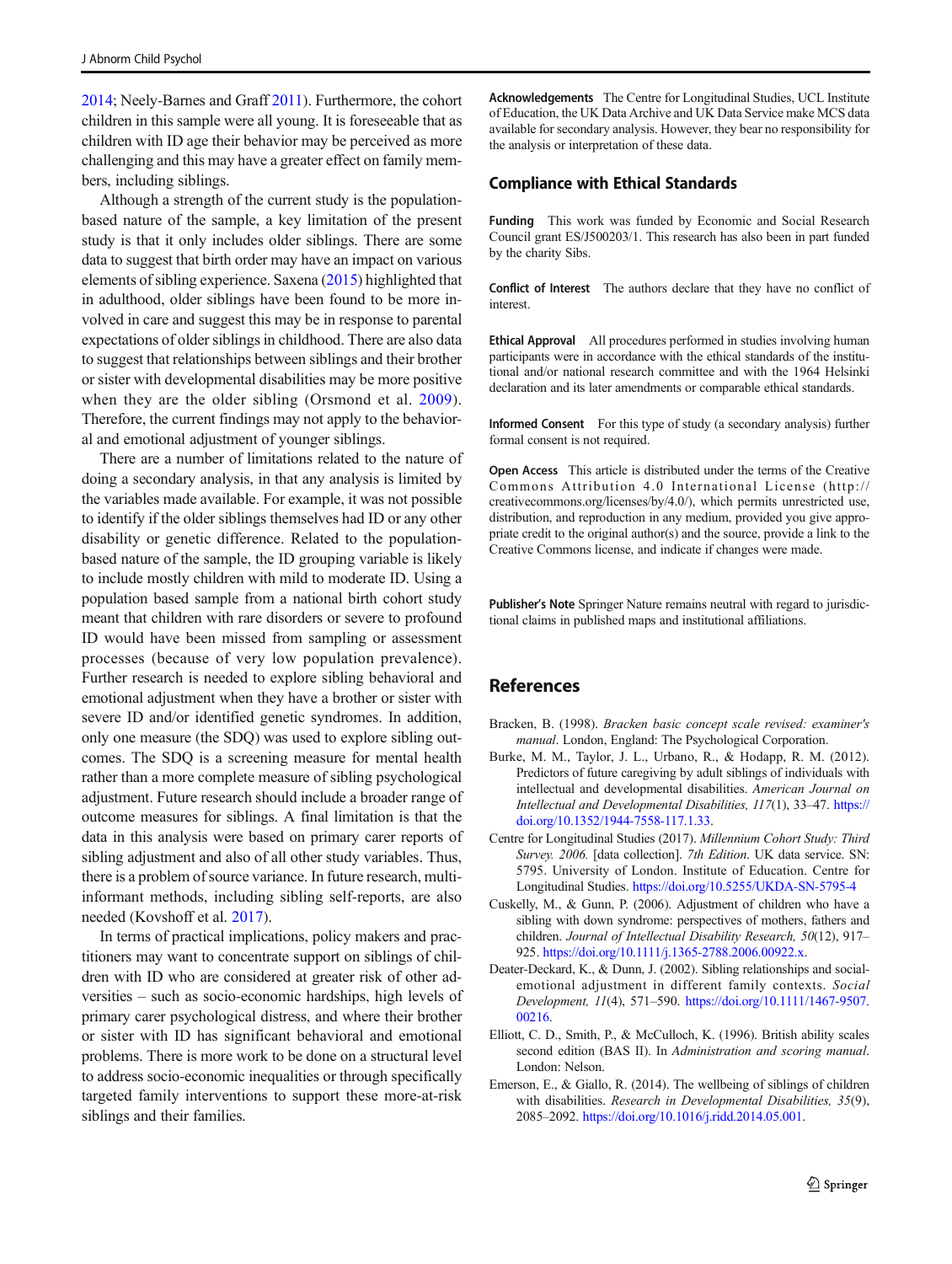- <span id="page-9-0"></span>Furukawa, T. A., Kessler, R. C., Slade, T., & Andrews, G. (2003). The performance of the K6 and K10 screening scales for psychological distress in the Australian National Survey of mental health and wellbeing. Psychological Medicine, 33(2), 357–362. [https://doi.org/10.](https://doi.org/10.1017/s0033291702006700) [1017/s0033291702006700](https://doi.org/10.1017/s0033291702006700).
- Gill, B. (2015). The English Indicies of deprivation 2015: Statistical release. London: Department for Communities and Local Government. Retrived from [https://www.gov.uk/government/](https://www.gov.uk/government/statistics/english-indices-of-deprivation-2015) [statistics/english-indices-of-deprivation-2015](https://www.gov.uk/government/statistics/english-indices-of-deprivation-2015). Accessed 23 Jan 2019.
- Goodman, R. (1997). The strengths and difficulties questionnaire: A research note. Journal of Child Psychology and Psychiatry, 38(5), 581–586. <https://doi.org/10.1111/j.1469-7610.1997.tb01545.x>.
- Goodman, R. (1999). The extended version of the strengths and difficulties questionnaire as a guide to child psychiatric caseness and consequent burden. Journal of Child Psychology and Psychiatry, 40(5), 791–799. [https://doi.org/10.1111/1469-7610.00494.](https://doi.org/10.1111/1469-7610.00494)
- Goudie, A., Havercamp, S., Jamieson, B., & Sahr, T. (2013). Assessing functional impairment in siblings living with children with disability. Pediatrics, 132(2), e476–e483. [https://doi.org/10.1542/peds.](https://doi.org/10.1542/peds.2013-0644) [2013-0644.](https://doi.org/10.1542/peds.2013-0644)
- Hansen, K. (Ed.) (2012). Millennium cohort study: First, second, third and fourth surveys, a guide to the datasets. London: Institute of Education, Centre for Longitudinal Studies. Retrived from [http://](http://www.cls.ioe.ac.uk/page.aspx?&sitesectionid=877&sitesectiontitle=User+guides+to+the+datasets) [www.cls.ioe.ac.uk/page.aspx?&sitesectionid=877&sitesectiontitle=](http://www.cls.ioe.ac.uk/page.aspx?&sitesectionid=877&sitesectiontitle=User+guides+to+the+datasets) [User+guides+to+the+datasets](http://www.cls.ioe.ac.uk/page.aspx?&sitesectionid=877&sitesectiontitle=User+guides+to+the+datasets). Accessed 30 Sept 2017.
- Hastings, R. P. (2003). Behavioral adjustment of siblings of children with autism engaged in applied behavior analysis early intervention programs: the moderating role of social support. Journal of Autism and Developmental Disorders, 33(2), 141–150. [https://doi.org/10.1023/](https://doi.org/10.1023/A:1022983209004) [A:1022983209004.](https://doi.org/10.1023/A:1022983209004)
- Hastings, R. P. (2007). Longitudinal relationships between sibling behavioral adjustment and behavior problems of children with developmental disabilities. Journal of Autism and Developmental Disorders, 37(8), 1485–1492. [https://doi.org/10.1007/s10803-006-](https://doi.org/10.1007/s10803-006-0230-y) [0230-y.](https://doi.org/10.1007/s10803-006-0230-y)
- Hastings, R. P. (2016). Do children with intellectual and developmental disabilities have a negative impact on other family members? The case for rejecting a negative narrative. International Review of Research in Developmental Disabilities, 50, 165–194. [https://doi.](https://doi.org/10.1016/bs.irrdd.2016.05.002) [org/10.1016/bs.irrdd.2016.05.002](https://doi.org/10.1016/bs.irrdd.2016.05.002).
- Howlin, P., Moss, P., Savage, S., Bolton, P., & Rutter, M. (2015). Outcomes in adult life among siblings of individuals with autism. Journal of Autism and Developmental Disorders, 45(3), 707–718. [https://doi.org/10.1007/s10803-014-2224-5.](https://doi.org/10.1007/s10803-014-2224-5)
- IBM Software Group (2012). IBM SPSS complex samples 22. Chicago: IBM Software Group. Retrived from [http://www.sussex.ac.uk/its/](http://www.sussex.ac.uk/its/pdfs/SPSS_Complex_Samples_22.pdf) [pdfs/SPSS\\_Complex\\_Samples\\_22.pdf](http://www.sussex.ac.uk/its/pdfs/SPSS_Complex_Samples_22.pdf). Accessed 1 June 2017.
- Ivey, J. K., & Barnard-Brak, L. (2009). What do brothers and sisters think? An investigation of expectations of siblings with autism spectrum disorders. Journal of the American Academy of Special Education Professionals, 17–23. Retrived from [https://files.eric.ed.](https://files.eric.ed.gov/fulltext/EJ1137311.pdf) [gov/fulltext/EJ1137311.pdf.](https://files.eric.ed.gov/fulltext/EJ1137311.pdf) Accessed 23 Jan 2019.
- Jones, E. M., & Ketende, S. C. (2010). User guide to Analysing MCS data using SPSS. London: Institute of Education, Centre for Longitudinal Studies. Retrived from [https://cls.ucl.ac.uk/wp-content/uploads/](https://cls.ucl.ac.uk/wp-content/uploads/2017/06/Complex-Samples-in-SPSS.pdf) [2017/06/Complex-Samples-in-SPSS.pdf.](https://cls.ucl.ac.uk/wp-content/uploads/2017/06/Complex-Samples-in-SPSS.pdf) Accessed 23 Jan 2019.
- Kelly, F., Craig, S., McConkey, R., & Mannan, H. (2009). Lone parent carers of people with intellectual disabilities in the Republic of Ireland. British Journal of Learning Disabilities, 37(4), 265–270. <https://doi.org/10.1111/j.1468-3156.2009.00581.x>.
- Kessler, R. C., Andrews, G., Colpe, L. J., Hiripi, E., Mroczek, D. K., Normand, S. L., et al. (2002). Short screening scales to monitor population prevalences and trends in non-specific psychological distress. Psychological Medicine, 32(6), 959–976. [https://doi.org/](https://doi.org/10.1017/S0033291702006074) [10.1017/S0033291702006074.](https://doi.org/10.1017/S0033291702006074)
- Kessler, R. C., Green, J. G., Gruber, M. J., Sampson, N. A., Bromet, E., Cuitan, M., et al. (2010). Screening for serious mental illness in the general population with the K6 screening scale: results from the WHO world mental health (WMH) survey initiative. International Journal of Methods in Psychiatric Research, 19(Suppl 1), 4–22. <https://doi.org/10.1002/mpr.310>.
- Kovshoff, H., Cebula, K., Tsai, H.-W. J., & Hastings, R. P. (2017). Siblings of children with autism: the siblings embedded systems framework. Current Developmental Disorders Reports, 4(2), 37–45.
- Martin, L. A., & Horriat, N. L. (2012). The effects of birth order and birth interval on the phenotypic expression of autism Spectrum disorder. PLoS One, 7(11), e51049. [https://doi.org/10.1371/journal.pone.](https://doi.org/10.1371/journal.pone.0051049) [0051049](https://doi.org/10.1371/journal.pone.0051049).
- Maulik, P. K., Mascarenhas, M. N., Mathers, C. D., Dua, T., & Saxena, S. (2011). Prevalence of intellectual disability: a meta-analysis of population-based studies. Research in Developmental Disabilities, 32(2), 419–436. [https://doi.org/10.1016/j.ridd.2010.12.018.](https://doi.org/10.1016/j.ridd.2010.12.018)
- McHale, S. M., Updegraff, K. A., & Whiteman, S. D. (2012). Sibling relationships and influences in childhood and adolescence. Journal of Marriage and Family, 74(5), 913–930. Retrieved from [https://](https://www.ncbi.nlm.nih.gov/pmc/articles/PMC3956653/) [www.ncbi.nlm.nih.gov/pmc/articles/PMC3956653/](https://www.ncbi.nlm.nih.gov/pmc/articles/PMC3956653/). Accessed 23 Jan 2019.
- MCS (2017). Welcome to the Millennium Cohort Study. Retrieved from <https://cls.ucl.ac.uk/cls-studies/millennium-cohort-study/>. Accessed 23 Jan 2019.
- Neely-Barnes, S. L., & Graff, J. C. (2011). Are there adverse consequences to being a sibling of a person with a disability? A propensity score analysis. Family Relations, 60(3), 331–341. [https://doi.org/10.](https://doi.org/10.1111/j.1741-3729.2011.00652.x) [1111/j.1741-3729.2011.00652.x](https://doi.org/10.1111/j.1741-3729.2011.00652.x).
- Orsmond, G. I., & Seltzer, M. M. (2007). Siblings of individuals with autism or down syndrome: effects on adult lives. Journal of Intellectual Disability Research, 51(9), 682–696. [https://doi.org/](https://doi.org/10.1111/j.1365-2788.2007.00954.x) [10.1111/j.1365-2788.2007.00954.x.](https://doi.org/10.1111/j.1365-2788.2007.00954.x)
- Orsmond, G. I., Kuo, H. Y., & Seltzer, M. M. (2009). Siblings of individuals with an autism spectrum disorder: sibling relationships and wellbeing in adolescence and adulthood. Autism, 13(1), 59–80. [https://doi.org/10.1177/1362361308097119.](https://doi.org/10.1177/1362361308097119)
- Petalas, M. A., Hastings, R. P., Nash, S., Lloyd, T., & Dowey, A. (2009). Emotional and behavioural adjustment in siblings of children with intellectual disability with and without autism. Autism, 13(5), 471– 483. [https://doi.org/10.1177/1362361309335721.](https://doi.org/10.1177/1362361309335721)
- Petalas, M. A., Hastings, R. P., Nash, S., Hall, L. M., Joannidi, H., & Dowey, A. (2012). Psychological adjustment and sibling relationships in siblings of children with autism spectrum disorders: environmental stressors and the broad autism phenotype. Research in Autism Spectrum Disorders, 6(1), 546–555. [https://doi.org/10.](https://doi.org/10.1016/j.rasd.2011.07.015) [1016/j.rasd.2011.07.015.](https://doi.org/10.1016/j.rasd.2011.07.015)
- Plewis, I. (Ed.) (2007). The millennium cohort study: Techinical report on sampling  $4<sup>th</sup>$  edition. London: Institute of Education, Centre for Longitudinal Studies.
- Quintero, N., & McIntyre, L. L. (2010). Sibling adjustment and maternal well-being: An examination of families with and without a child with an autism spectrum disorder. Focus on Autism and Other Developmental Disabilities, 25(1), 37–46. [https://doi.org/10.1177/](https://doi.org/10.1177/1088357609350367) [1088357609350367](https://doi.org/10.1177/1088357609350367).
- Ross, P., & Cuskelly, M. (2006). Adjustment, sibling problems and coping strategies of brothers and sisters of children with autistic spectrum disorder. Journal of Intellectual Developmental Disabilities, 31(2), 77–86. <https://doi.org/10.1080/13668250600710864>.
- Rossiter, L., & Sharpe, D. (2001). The siblings of individuals with mental retardation: a quantitative integration of the literature. Journal of Child and Family Studies, 10(1), 65–84. [https://doi.org/10.1023/A:](https://doi.org/10.1023/A:1016629500708) [1016629500708.](https://doi.org/10.1023/A:1016629500708)
- Saxena, M. (2015). Variables that can enhance and complicate sibling caregiving of individuals with intellectual and developmental